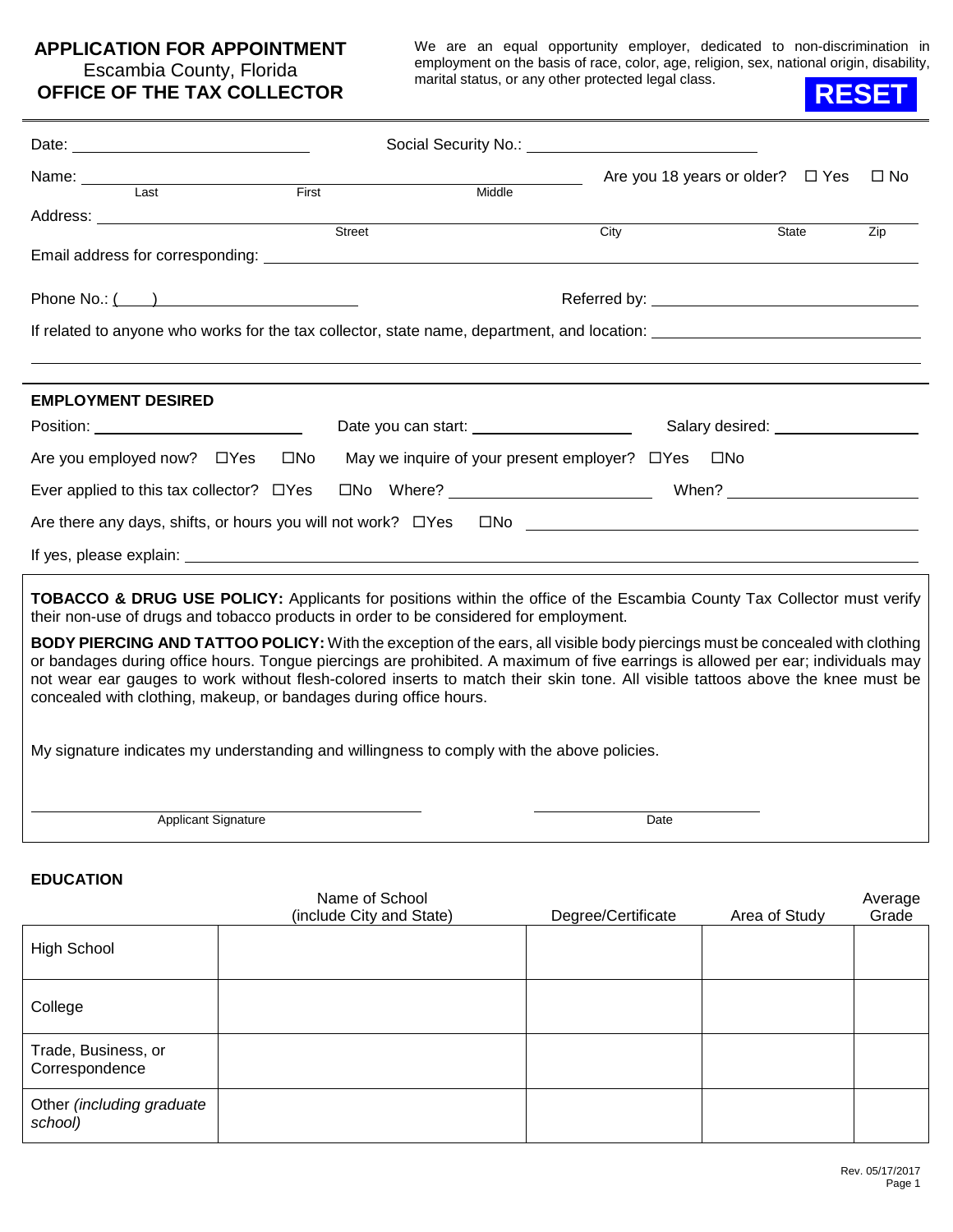PREVIOUS EMPLOYMENT: Describe your work experience in detail, beginning with your current or most recent job. Include military service (indicate rank) and job-related volunteer work, if applicable. Include number of employees supervised. Use a separate block to describe each position or gap in employment. **If needed, attach additional sheets using the same format as on the application.** All information in this section must be completed. Resumes may be attached to provide additional information.

| Address:<br>Street           |          | State Zip               | Phone Number: ( ) |                                           |
|------------------------------|----------|-------------------------|-------------------|-------------------------------------------|
|                              | City     |                         |                   |                                           |
|                              |          |                         |                   |                                           |
|                              |          |                         |                   |                                           |
|                              |          |                         |                   |                                           |
|                              |          |                         |                   |                                           |
|                              |          |                         |                   |                                           |
|                              |          |                         |                   |                                           |
|                              |          |                         |                   |                                           |
|                              |          |                         |                   |                                           |
|                              |          |                         |                   |                                           |
|                              |          |                         |                   |                                           |
|                              |          |                         |                   |                                           |
|                              |          |                         |                   |                                           |
|                              |          |                         |                   |                                           |
|                              |          |                         | Phone Number: ( ) |                                           |
| Address: Street              | City     | State<br>Zip            |                   |                                           |
|                              |          |                         |                   |                                           |
|                              |          | Hours Per Week: _______ |                   |                                           |
| MM/DD/YY                     | MM/DD/YY |                         |                   | Your name if different during employment. |
|                              |          |                         |                   |                                           |
|                              |          |                         |                   |                                           |
|                              |          |                         |                   |                                           |
|                              |          |                         |                   |                                           |
|                              |          |                         |                   |                                           |
|                              |          |                         |                   |                                           |
|                              |          |                         |                   |                                           |
|                              |          |                         |                   |                                           |
|                              |          |                         |                   |                                           |
|                              |          |                         |                   |                                           |
|                              |          |                         |                   |                                           |
| Address:__________<br>Street | City     | Zip<br>State            | Phone Number: ( ) |                                           |
|                              |          |                         |                   |                                           |
|                              |          |                         |                   |                                           |
| FROM: MM/DD/YY TO: MM/DD/YY  |          | Hours Per Week: _______ |                   | Your name if different during employment. |
|                              |          |                         |                   |                                           |
|                              |          |                         |                   |                                           |
|                              |          |                         |                   |                                           |
|                              |          |                         |                   |                                           |
|                              |          |                         |                   |                                           |
|                              |          |                         |                   |                                           |
|                              |          |                         |                   |                                           |
|                              |          |                         |                   |                                           |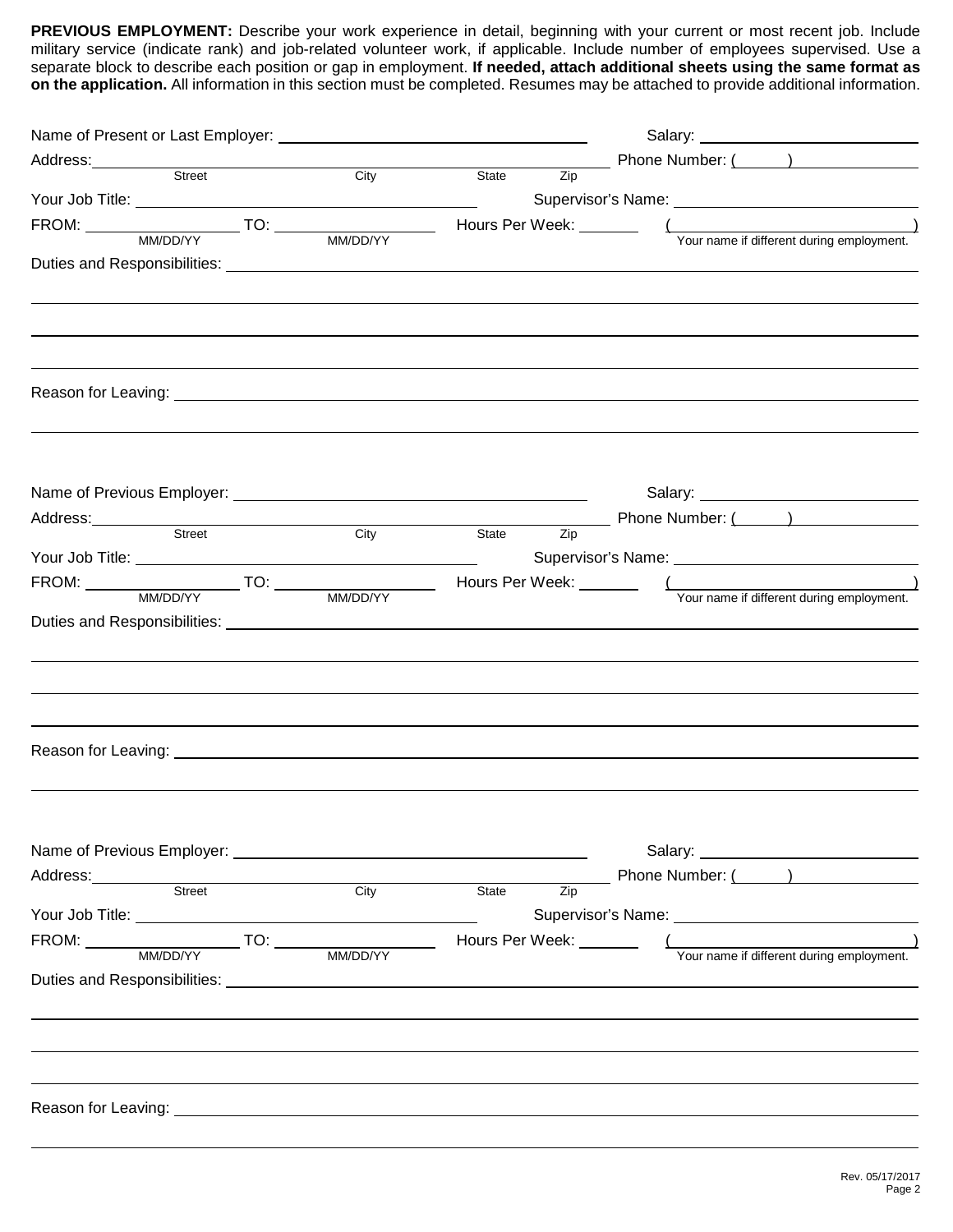|     | Phone Number: ( )                                                                                                                         |
|-----|-------------------------------------------------------------------------------------------------------------------------------------------|
|     | Street<br>State<br>City<br>Zip                                                                                                            |
|     |                                                                                                                                           |
|     | Your name if different during employment.                                                                                                 |
|     |                                                                                                                                           |
|     |                                                                                                                                           |
|     |                                                                                                                                           |
|     |                                                                                                                                           |
|     |                                                                                                                                           |
|     |                                                                                                                                           |
|     |                                                                                                                                           |
|     | If necessary, attach additional sheets using same format as application.                                                                  |
|     | <b>VETERAN'S PREFERENCE</b>                                                                                                               |
|     | Have you served in the United States military?<br>$\square$ Yes<br>⊟No                                                                    |
|     | Do you claim veteran's preference? □Yes □No If yes, please select which veteran's preference category you are claiming below.             |
|     | $\Box$ As a veteran with a service-connected disability who is eligible for or receiving compensation, disability retirement, or pension. |
|     | $\Box$ As a spouse of a veteran who cannot qualify for employment because of a total disability, or the spouse of a veteran missing in    |
|     | action, captured, or forcibly detained by a foreign power.                                                                                |
|     | $\Box$ As a veteran of any war who has served on active duty during a wartime era.                                                        |
|     | $\Box$ As the unremarried widow or widower of a veteran who died of a service-connected disability.                                       |
|     | YOU MUST SUBMIT A COPY OF YOUR DD-214                                                                                                     |
|     |                                                                                                                                           |
| 1)  | Have you ever received any written reprimands or disciplinary suspensions during any previous employment?<br>$\square$ No<br>$L$ Yes      |
|     |                                                                                                                                           |
|     |                                                                                                                                           |
|     |                                                                                                                                           |
| (2) |                                                                                                                                           |
|     |                                                                                                                                           |
|     |                                                                                                                                           |
|     |                                                                                                                                           |
| 3)  | $\square$ No<br>Have you ever been convicted of, or pled guilty, no contest, or nolo contendere to a crime? $\Box$ Yes                    |
|     |                                                                                                                                           |
|     |                                                                                                                                           |
|     |                                                                                                                                           |
|     |                                                                                                                                           |
| 4)  | Have you ever been charged with a crime and been placed on court-ordered probation, had adjudication withheld, or entered                 |
|     | a pre-trial intervention program? $\Box$ Yes<br>$\Box$ No                                                                                 |
|     |                                                                                                                                           |
|     |                                                                                                                                           |
|     |                                                                                                                                           |
|     |                                                                                                                                           |
| 5)  | $\Box$ Yes<br>$\square$ No<br>Are you able to speak, read, and/or write any foreign language?                                             |
|     | If yes, indicate language and proficiency level: _______________________________                                                          |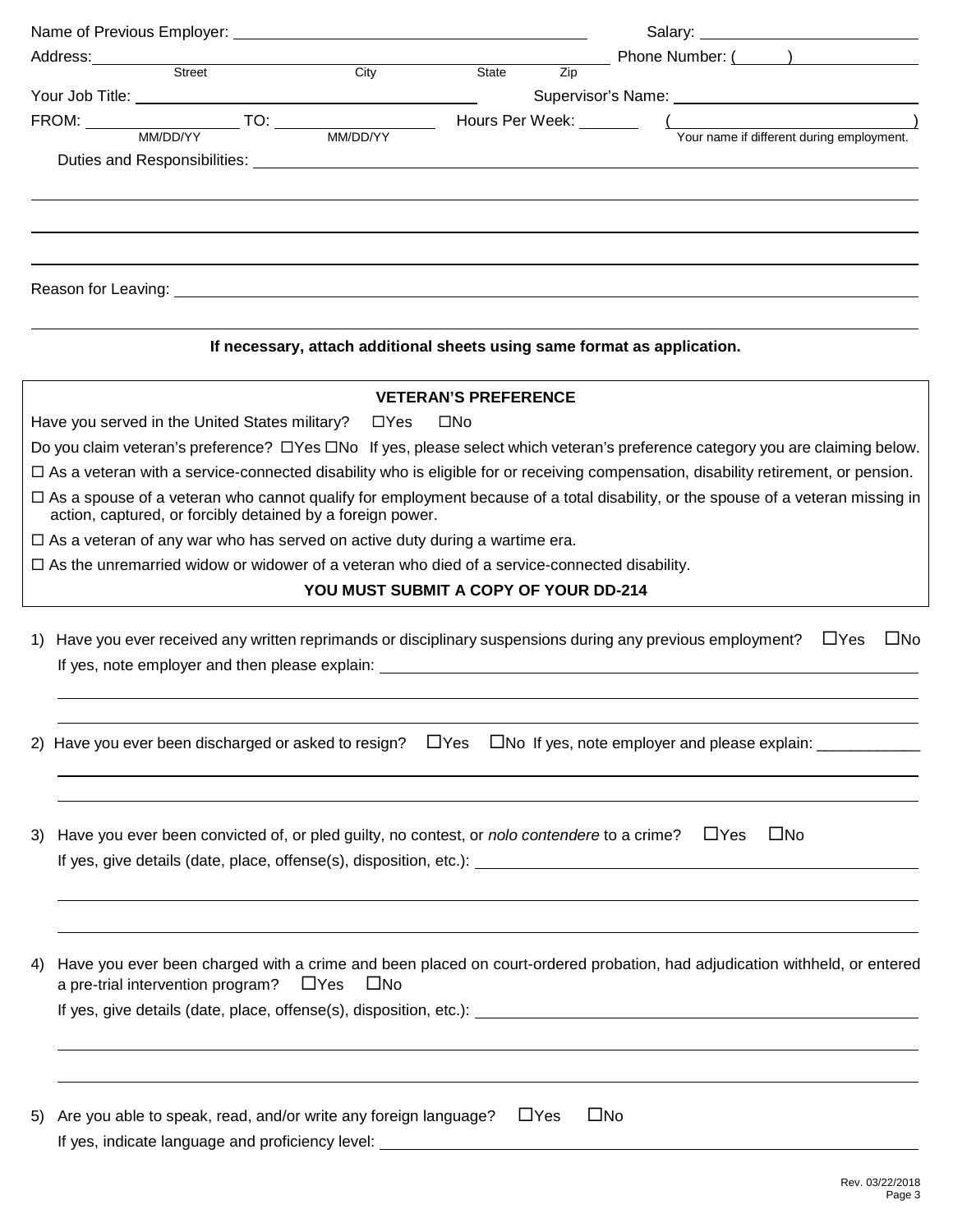#### **DRIVING RECORD:**

| Do you have a valid driver license? $\Box$ Yes $\Box$ No                 |  | What class of license do you possess?                                                                                          |  |
|--------------------------------------------------------------------------|--|--------------------------------------------------------------------------------------------------------------------------------|--|
|                                                                          |  | Have you ever had your license or driving privileges revoked, suspended, or placed on probation?<br>$\square$ Yes $\square$ No |  |
| If yes, please explain (include when, where, and what action was taken): |  |                                                                                                                                |  |

How many speeding or other moving violations have you received in the last three (3) years?

List below all traffic violations (except parking) on your record for the last five (5) years and all motor vehicle accidents in which you were involved (use additional pages, if necessary).

| Date | Location | Description | Result |
|------|----------|-------------|--------|
|      |          |             |        |
|      |          |             |        |
|      |          |             |        |
|      |          |             |        |

**REFERENCES:** Give below the names of three persons not related to you who you have known at least one year.

| Name | Phone | Address | <b>Business</b> | Years<br>Acquainted |
|------|-------|---------|-----------------|---------------------|
|      |       |         |                 |                     |
|      |       |         |                 |                     |
|      |       |         |                 |                     |

### **APPOINTMENT APPLICATION CERTIFICATION**

I hereby certify that all of the facts and information listed on this appointment application are true and complete. I understand that any false, incomplete, or misleading information given by me on this application is sufficient cause for rejection of this application. I also understand and agree that any such false, incomplete, or misleading information discovered on this application at any time after I am employed may result in my dismissal. I understand the Social Security number I have provided will be used for purposes of: employment eligibility, criminal history check, federal requirements, financial requirements, insurance, and workers' compensation. I hereby authorize the tax collector and/or Landrum Staffing Services, Inc. to investigate all statements contained in this application, to interview the references and previous employers listed in this application, and to obtain a report from a consumer reporting agency to be used for employment purposes in accordance with the Fair Credit Reporting Act. I authorize the references and previous employers listed to give the tax collector and/or Landrum Staffing Services, Inc. all facts, opinions, and evaluations concerning my previous employment and any other information they may have, personal or otherwise, and release all such parties from any liability that may allegedly arise from furnishing such information to the tax collector and/or Landrum Staffing Services, Inc., including, but not limited to, any liability for defamation or invasion of privacy.

If I am offered appointment, I understand that such an offer may be conditioned upon satisfactory results of a background investigation. If then employed, I understand that no supervisor or other representative of the tax collector other than the tax collector has any agreement contrary to the foregoing. I further understand and voluntarily agree as a condition of appointment and of my continued appointment, that I may be requested by the tax collector to submit to a urinalysis or other drug screen test and that my failure to take such test(s) when requested to do so or unsatisfactory test results will disqualify me from consideration for appointment, or if I am then appointed, may result in my immediate dismissal.

I understand that I may be asked to work overtime and agree to do so if requested. If I do work overtime, I agree to accept compensatory time off in lieu of overtime pay, at the discretion of the tax collector.

I certify that I have read, understand, and agree with the above.

**Note: Additional Signature Required on Page 5**

Applicant Signature Date **Date of Applicant Signature** Date Date of Applicant Signature Date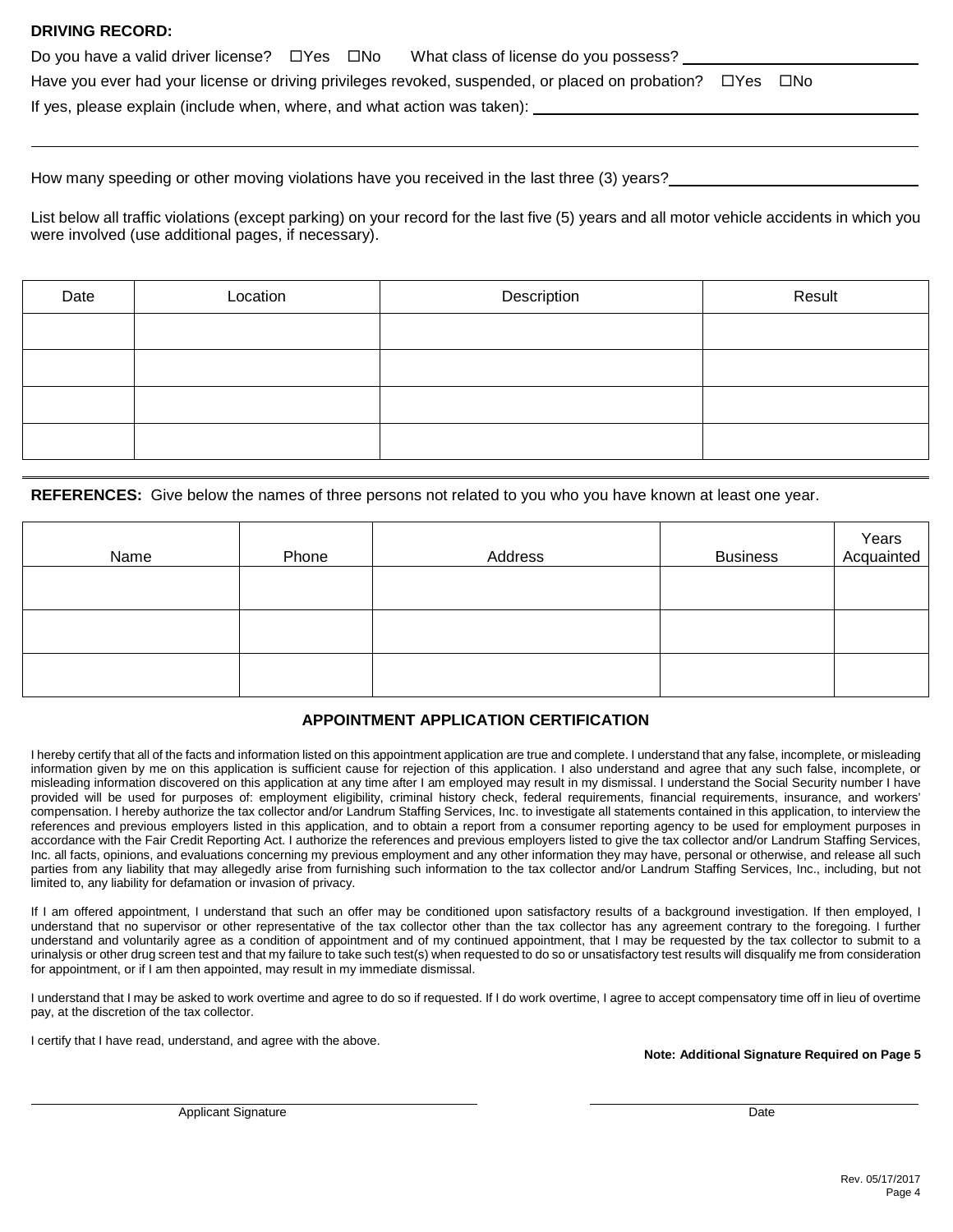### **NOTICE AND DISCLOSURE TO APPLICANTS AND CONDITIONALLY HIRED APPLICANTS**

The Fair Credit Reporting Act, as amended by the Consumer Credit Reporting Reform Act of 1996, requires the Escambia County Tax Collector's office to advise applicants and conditionally hired applicants that a consumer report and/or investigative consumer report may be obtained from a consumer reporting agency and used for employment purposes. Information derived from these reports may be disclosed to the Escambia County Tax Collector's office and Landrum Staffing Services in consideration for employment. (Your driver license number and Social Security number are being collected for this purpose.)

A "consumer report" is a written, oral, or other communication of any information by a Consumer Reporting Agency (CRA) which bears on a consumer's credit worthiness, credit standing, credit capacity, character, general reputation, personal characteristics, or mode of living which is used or expected to be used or collected in whole or in part for the purpose of serving as a factor in establishing your eligibility for employment purposes or any other purpose authorized under the Fair Credit Reporting Act.

An "investigative consumer report" is a consumer report or part thereof in which information on your character, general reputation, personal characteristics, or mode of living may be obtained through personal interviews with neighbors, friends, or associates with whom you are acquainted or who may have knowledge concerning any such items of information.

Prior to implementation of any adverse employment action, you will be provided with a copy of the report. Furthermore, your rights under the Fair Credit Reporting Act, Section 609, are summarized on the following page.

In addition, the Escambia County Tax Collector's office may request and receive from Landrum Staffing Services, state agencies, or other investigative agencies reports containing public record information such as criminal records, driving records, education records, workers compensation claims, and other information. I understand that I have the right to request from Landrum Staffing Services a copy of any such public record information received about me.

*I have received and read my rights under the Fair Credit Reporting Act, as amended, and hereby authorize Landrum Staffing Services and the Escambia County Tax Collector's office to obtain from a consumer reporting agency, or other investigative sources, for continuing employment purposes and any other purpose allowed by law, consumer reports, investigative consumer reports, and any public record reports pertaining to me, now or at any time during my employment. I release the Escambia County Tax Collector's office, Escambia County, Landrum Staffing Services, and all persons and organizations contacted from all claims and liabilities of any nature arising from such investigation or information given. The information provided by me on this form is true and correct.*

#### **ATTACHMENT: Summary of Rights Under Fair Credit Reporting Act**

|                              | <b>Applicant Signature</b> |                                                                                                                              |         |                                                                                              | Date           |                               |
|------------------------------|----------------------------|------------------------------------------------------------------------------------------------------------------------------|---------|----------------------------------------------------------------------------------------------|----------------|-------------------------------|
| <b>Print Name (First)</b>    | (Middle)                   | (Last)                                                                                                                       | (Jr/Sr) | Date of Birth                                                                                | <b>Sex</b>     | Race*                         |
|                              |                            | *Code for Race: S=Hispanic or Latino • C=White • B=Black or African American • H=Native Hawaiian or Other Pacific Islander • |         | O=Asian • I=American Indian or Alaskan Native • M=Two or More Races (Not Hispanic or Latino) |                |                               |
|                              |                            |                                                                                                                              |         |                                                                                              |                |                               |
| (Any other name used by you) |                            | <b>Social Security Number</b>                                                                                                |         |                                                                                              |                | Driver License Number / State |
| <b>RESIDENTIAL ADDRESS:</b>  | Street # or Rural Route #  |                                                                                                                              |         | <b>MAILING ADDRESS:</b>                                                                      | (if different) |                               |

**For the last five years, list all out-of-state addresses where you have lived, the dates of residence, and other names during this time:**

### **FOR TAX COLLECTOR'S OFFICE USE ONLY – INDICATE REQUESTED SERVICE BELOW:**

**ØState Criminal Check 1)\_\_\_ 2)\_\_\_ Check Additional Names \_\_\_ Constrained Criminal Database Check 41**<br>□ County Criminal Check 1) 2) **ØNational Criminal Database Check**  $\Box$ County Criminal Check  $\overline{1) \quad 2) \quad \Box}$   $\Box$  Mational Criminal Database Check  $\Box$  Employment References  $\Box$  Dissn Verification  $\Box$  Address Verification Driving Record 1)\_\_\_ 2)\_\_\_ SSN Verification Address Verification **Execution Check**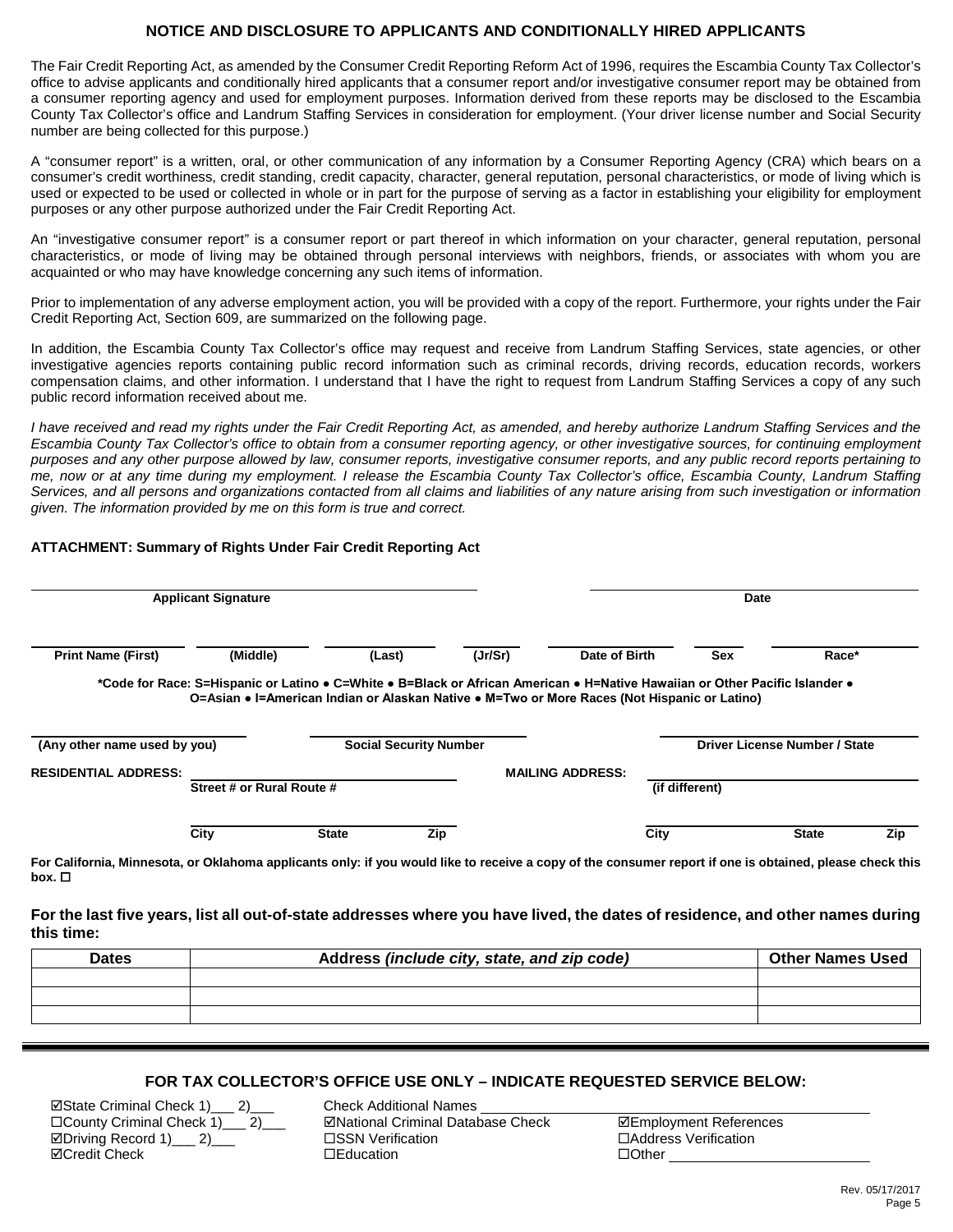## *Para informacion en espanol, visite www.ftc.gov/credit o escribe a la FTC Consumer Response Center, Room 130-A 600 Pennsylvania Ave. N.W., Washington, D.C. 20580.*

# **A Summary of Your Rights Under the Fair Credit Reporting Act**

The federal Fair Credit Reporting Act (FCRA) promotes the accuracy, fairness, and privacy of information in the files of consumer reporting agencies. There are many types of consumer reporting agencies, including credit bureaus and specialty agencies (such as agencies that sell information about check writing histories, medical records, and rental history records). Here is a summary of your major rights under the FCRA. **For more information, including information about additional rights, go to www.ftc.gov/credit or write to: Consumer Response Center, Room 130-A, Federal Trade Commission, 600 Pennsylvania Ave. N.W., Washington, D.C. 20580.** 

- You must be told if information in your file has been used against you. Anyone who uses a credit report or another type of consumer report to deny your application for credit, insurance, or employment – or to take another adverse action against you – must tell you, and must give you the name, address, and phone number of the agency that provided the information.
- **You have the right to know what is in your file.** You may request and obtain all the information about you in the files of a consumer reporting agency (your "file disclosure"). You will be required to provide proper identification, which may include your Social Security number. In many cases, the disclosure will be free. You are entitled to a free file disclosure if:
	- a person has taken adverse action against you because of information in your credit report;
	- you are the victim of identity theft and place a fraud alert in your file;
	- your file contains inaccurate information as a result of fraud;
	- you are on public assistance;
	- you are unemployed but expect to apply for employment within 60 days.

In addition, by September 2005 all consumers will be entitled to one free disclosure every 12 months upon request from each nationwide credit bureau and from nationwide specialty consumer reporting agencies. See www.ftc.gov/credit for additional information.

- You have the right to ask for a credit score. Credit scores are numerical summaries of your creditworthiness based on information from credit bureaus. You may request a credit score from consumer reporting agencies that create scores or distribute scores used in residential real property loans, but you will have to pay for it. In some mortgage transactions, you will receive credit score information for free from the mortgage lender.
- **You have the right to dispute incomplete or inaccurate information.** If you identify information in your file that is incomplete or inaccurate, and report it to the consumer reporting agency, the agency must investigate unless your dispute is frivolous. See www.ftc.gov/credit for an explanation of dispute procedures.
- **Consumer reporting agencies must correct or delete inaccurate, incomplete, or unverifiable information.** Inaccurate, incomplete or unverifiable information must be removed or corrected, usually within 30 days. However, a consumer reporting agency may continue to report information it has verified as accurate.
- **Consumer reporting agencies may not report outdated negative information.** In most cases, a consumer reporting agency may not report negative information that is more than seven years old, or bankruptcies that are more than 10 years old.
- **Access to your file is limited.** A consumer reporting agency may provide information about you only to people with a valid need -- usually to consider an application with a creditor, insurer, employer, landlord, or other business. The FCRA specifies those with a valid need for access.